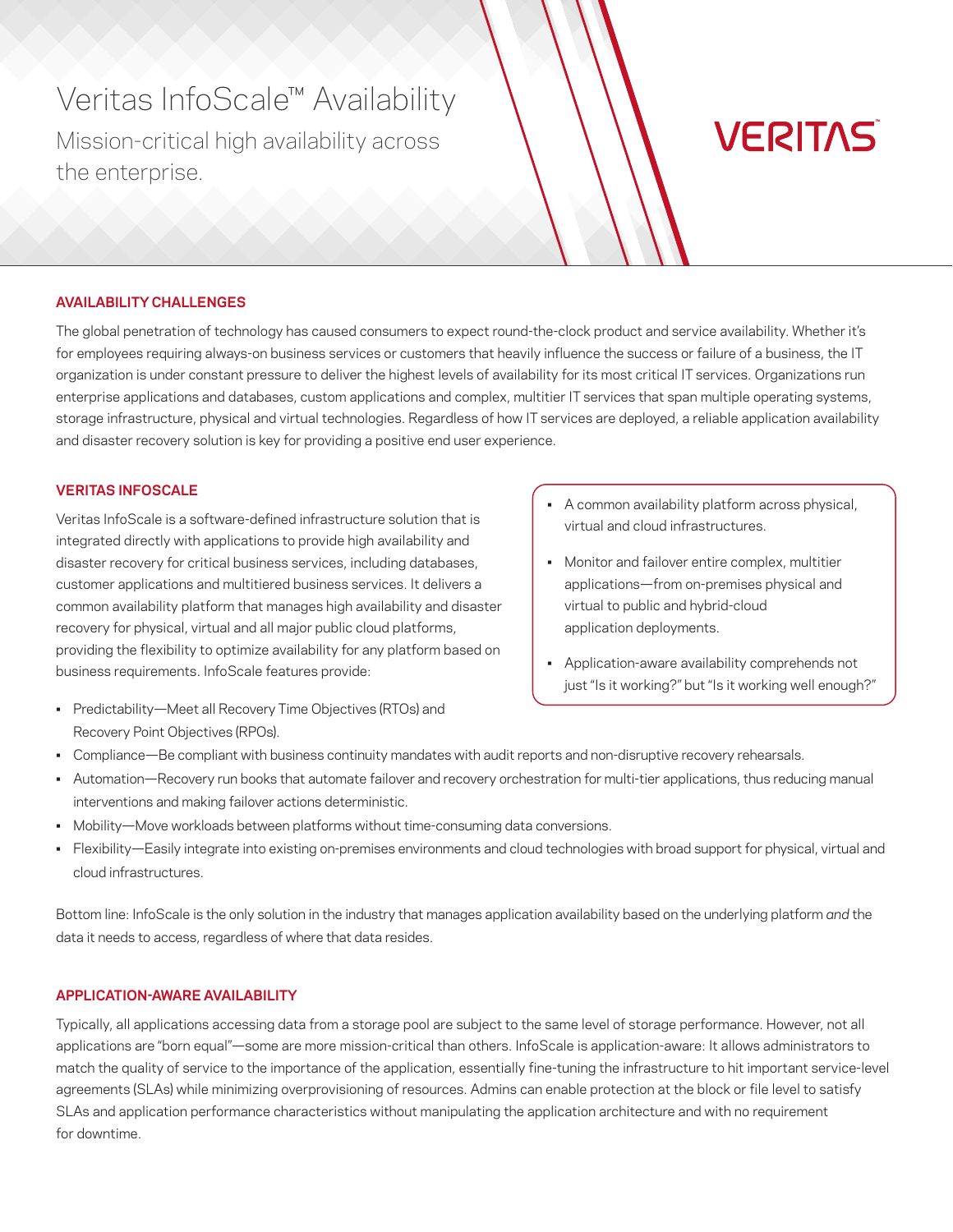InfoScale helps ensure physical and virtualized IT services are protected against unplanned downtime through application monitoring, visibility and insight. This capability is based on a unique feature called the Intelligent Monitoring Framework (IMF), which uses asynchronous monitoring to detect failures instantaneously and eliminate the CPU overhead associated with legacy, poll-based monitoring. Optimal asset utilization is provided within any N+M cluster with dynamic failover target selection based on available capacity in terms of CPU, memory and storage. Data integrity in clusters is ensured and failover target selection provides protection against split-brain scenarios through advanced coordination between InfoScale nodes.

# **ON-PREMISES, HYBRID AND MULTI-CLOUD**

InfoScale provides the high availability and disaster recovery solution required to confidently run mission-critical applications in the cloud. It manages cloud infrastructure components to ensure the application stack deployed on any platform is highly available and can be managed to avoid application downtime in the event of a service disruption or outage—on-premises, hybrid or cloud-to-cloud.

InfoScale's instant fault detection reduces RPO and can be configured for high availability across cloud availability zones and regions, minimizing the likelihood of application downtime in the event of a local or regional outage. It manages the data movement between availability zones and regions with a zero-data-loss architecture and flexible configuration options that minimize resource utilization.

# **AVAILABILITY FOR COMPLEX, MULTITIER IT SERVICES**

IT services are no longer stand-alone applications running on single servers. Multitier business services make up most of an IT organization's critical services, with different components of the business service running on different tiers of infrastructure with unique availability needs. A failure at any tier can bring down the entire business service; managing the recovery is time-consuming and complex. InfoScale provides application-aware availability by monitoring services and resources across all infrastructure tiers. (See Figure 1.)



*Figure 1. InfoScale provides application-aware availability by monitoring services and resources across all infrastructure tiers.*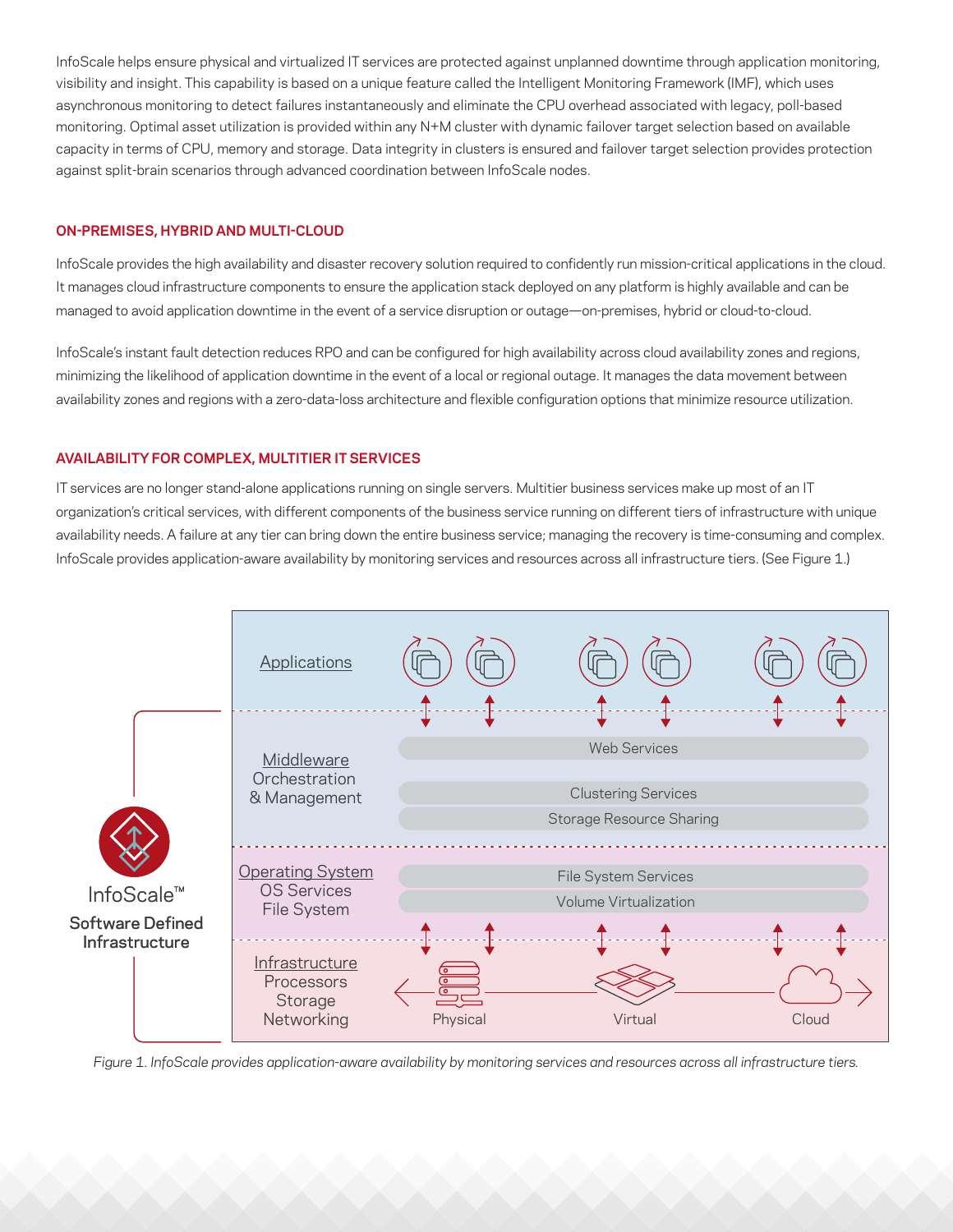InfoScale monitors the "stack" of application services across the infrastructure through service groups. Service groups are administratordefined collections of monitorable entities ("agents")—from physical components (like network interface cards) to operating system processes to the application level (database management applications). Agents not only monitor simple states—like "off/on," they can also monitor the effectiveness of a component like a database management system—"Is it meeting data delivery SLAs?" Agents exist for all major data base management systems, partner applications, and hardware and software platforms.

A change of state in an agent in a service group will initiate failover processes—from simply restarting an application to initiating a complete disaster recovery process—across sites on-premises, geographically dispursed or cloud-based. The result is faster and more automated recovery with minimal downtime. (See Figure 2.)



*Figure 2. InfoScale monitors the "stack" of application services across the infrastructure through service group agents.*

# **PREDICTABLE IT SERVICE CONTINUITY ACROSS ANY DISTANCE**

InfoScale enables predictable recovery times for business services by providing single-click recovery options locally (high availability), in a metro region (through campus clusters) and globally (through wide-area disaster recovery). InfoScale clusters have integrated intelligence and the ability to failover all service groups associated with a business service. Site-based priority determines the preferred site for failover. It automates the process of replication management and application startup at the remote site without the need for complicated manual recovery procedures requiring storage and application administrators.

InfoScale also helps an IT organization foolproof its business continuity strategy with non-disruptive recovery testing through "Fire Drill." Fire Drill gives an IT organization the ability to simulate disaster recovery operations and anticipate recovery readiness without disrupting production environments.